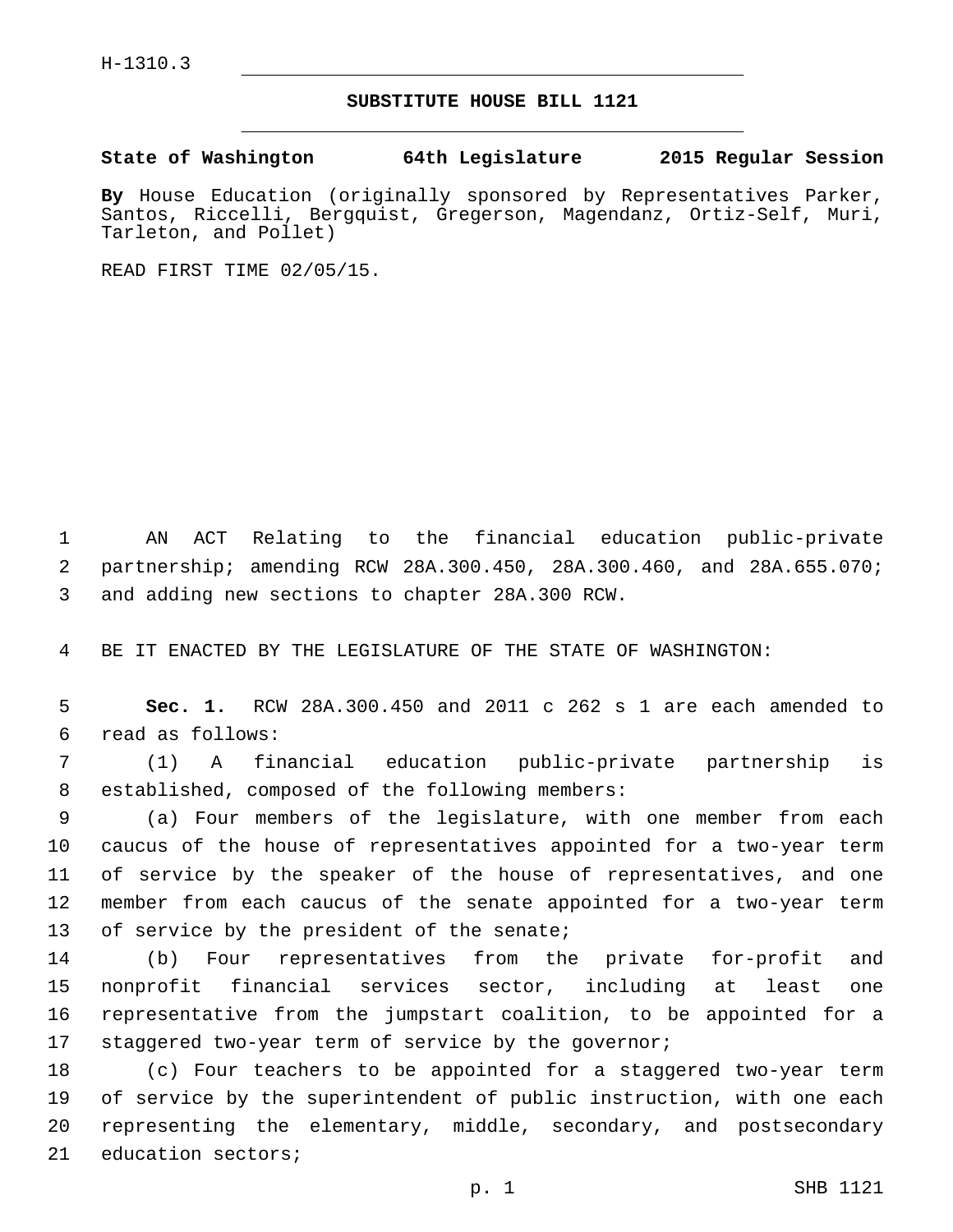(d) A representative from the department of financial institutions to be appointed for a two-year term of service by the 3 director;

 (e) Two representatives from the office of the superintendent of public instruction, with one involved in curriculum development and one involved in teacher professional development, to be appointed for a staggered two-year term of service by the superintendent; and

8 (f) The state treasurer or the state treasurer's designee.

 (2) The chair of the partnership shall be selected by the members of the partnership from among the legislative members.

 (3) One-half of the members appointed under subsection (1)(b), (c), and (e) of this section shall be appointed for a one-year term beginning August 1, 2011, and a two-year term thereafter.

 (4) To the extent funds are appropriated or are available for this purpose, the partnership may hire a staff person who shall reside in the office of the superintendent of public instruction for administrative purposes. Additional technical and logistical support may be provided by the office of the superintendent of public instruction, the department of financial institutions, the organizations composing the partnership, and other participants in the financial education public-private partnership.

 (5) The initial members of the partnership shall be appointed by 23 August 1, 2011.

 (6) Legislative members of the partnership shall receive per diem 25 and travel under RCW 44.04.120.

 (7) Travel and other expenses of members of the partnership shall be provided by the agency, association, or organization that member represents. Teachers appointed as members by the superintendent of public instruction may be paid their travel expenses in accordance with RCW 43.03.050 and 43.03.060 from funds available in the Washington financial education public-private partnership account. If the attendance of a teacher member at an official meeting of the partnership results in a need for a school district to employ a substitute, payment for such a substitute may be made by the superintendent of public instruction from funds available in the Washington financial education public-private partnership account. A school district must release a teacher member to attend an official meeting of the partnership if the partnership pays the district for a substitute or pays the travel expenses of the teacher member.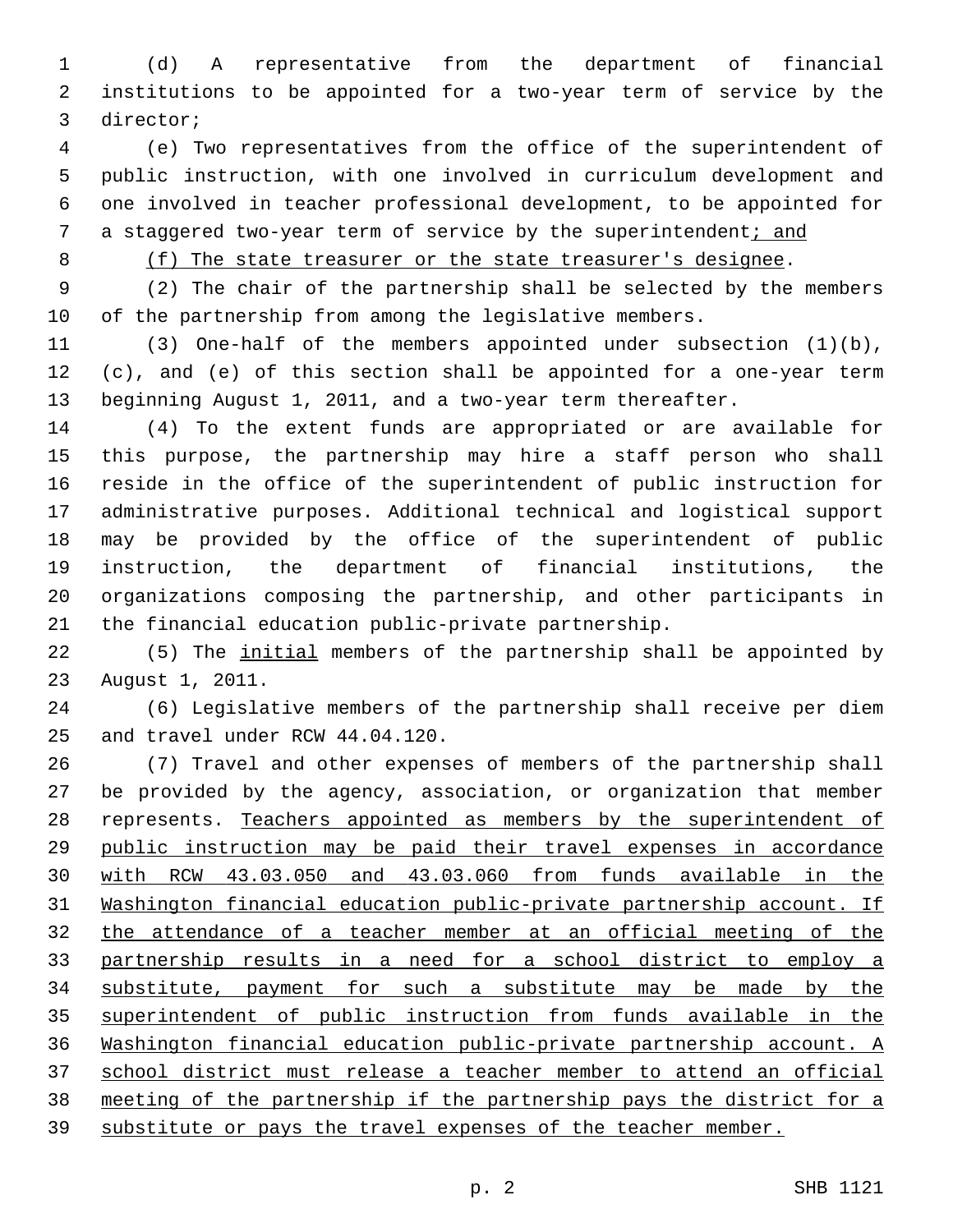(8) This section shall be implemented to the extent funds are 2 available.

 **Sec. 2.** RCW 28A.300.460 and 2009 c 443 s 2 are each amended to 4 read as follows:

 (1) The task of the financial education public-private partnership is to seek out and determine the best methods of equipping students with the knowledge and skills they need, before they become self-supporting, in order for them to make critical decisions regarding their personal finances. The components of personal financial education shall include the achievement of skills and knowledge necessary to make informed judgments and effective decisions regarding earning, spending, and the management of money 13 and credit.

 (2) In carrying out its task, and to the extent funds are 15 available, the partnership shall:

 (a) Communicate to school districts the financial education standards adopted under RCW 28A.300.462, other important financial education skills and content knowledge, and strategies for expanding the provision and increasing the quality of financial education 20 instruction;

 (b) Review on an ongoing basis financial education curriculum that is available to school districts, including instructional materials and programs, online instructional materials and resources, and school-wide programs that include the important financial skills 25 and content knowledge;

 (c) Develop evaluation standards and a procedure for endorsing financial education curriculum that the partnership determines should 28 be recommended for use in school districts;

29 (d) ((Identify assessments and outcome measures that schools and communities may use to determine whether students have met the 31 financial education standards adopted under RCW 28A.300.462))Work 32 with the office of the superintendent of public instruction to integrate financial education skills and content knowledge into the 34 state learning standards;

 (e) Monitor and provide guidance for professional development for educators regarding financial education, including ways that teachers at different grade levels may integrate financial skills and content knowledge into mathematics, social studies, and other course content 39 areas;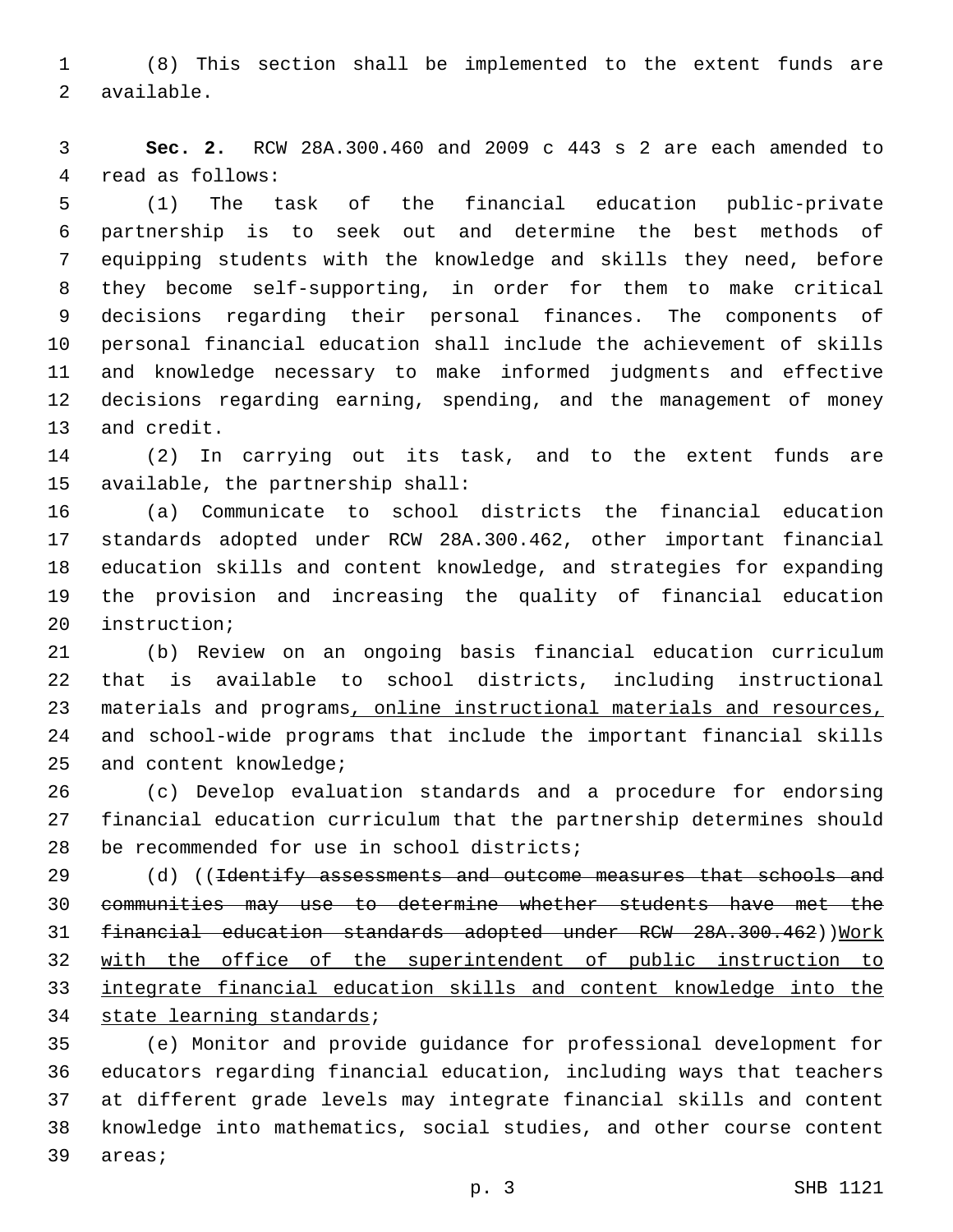(f) Work with the office of the superintendent of public instruction and the professional educator standards board to create professional development ((that could lead to a certificate endorsement or other certification of competency)) in financial 5 education;

 (g) Develop academic guidelines and standards-based protocols for use by classroom volunteers who participate in delivering financial 8 education to students in the public schools; and

 (h) Provide an annual report beginning December 1, 2009, as provided in RCW 28A.300.464, to the governor, the superintendent of public instruction, and the committees of the legislature with oversight over K-12 education and higher education.

 (3) The partnership may seek federal and private funds to support the school districts in providing access to the materials listed pursuant to section 4(1) of this act, as well as related professional 16 development opportunities for certificated staff.

 **Sec. 3.** RCW 28A.655.070 and 2013 2nd sp.s. c 22 s 5 are each 18 amended to read as follows:

 (1) The superintendent of public instruction shall develop essential academic learning requirements that identify the knowledge and skills all public school students need to know and be able to do based on the student learning goals in RCW 28A.150.210, develop student assessments, and implement the accountability recommendations and requests regarding assistance, rewards, and recognition of the 25 state board of education.

(2) The superintendent of public instruction shall:

 (a) Periodically revise the essential academic learning requirements, as needed, based on the student learning goals in RCW 28A.150.210. Goals one and two shall be considered primary. To the maximum extent possible, the superintendent shall integrate goal four and the knowledge and skill areas in the other goals in the essential 32 academic learning requirements; and

 (b) Review and prioritize the essential academic learning requirements and identify, with clear and concise descriptions, the grade level content expectations to be assessed on the statewide student assessment and used for state or federal accountability purposes. The review, prioritization, and identification shall result in more focus and targeting with an emphasis on depth over breadth in the number of grade level content expectations assessed at each grade

p. 4 SHB 1121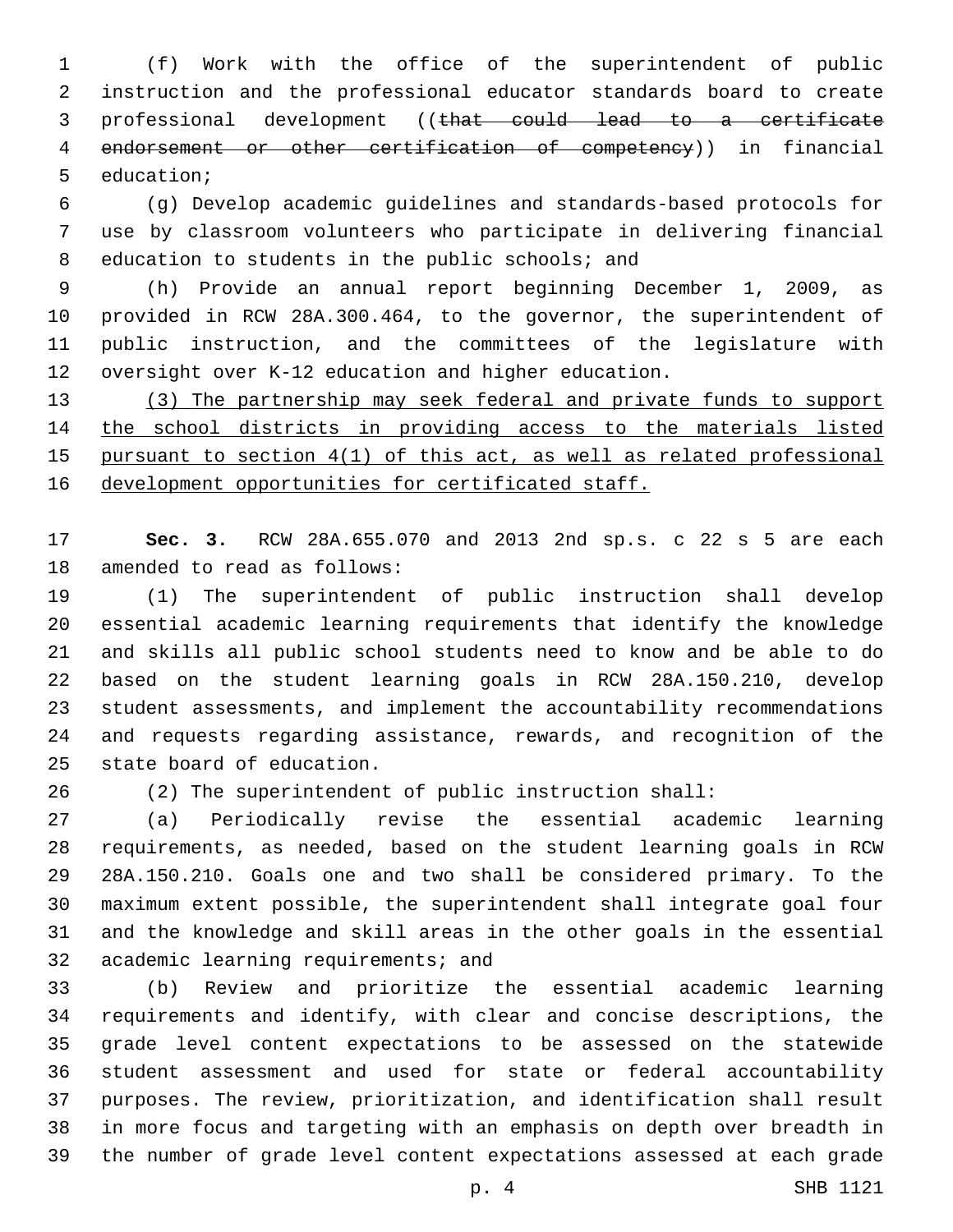level. Grade level content expectations shall be articulated over the grades as a sequence of expectations and performances that are logical, build with increasing depth after foundational knowledge and skills are acquired, and reflect, where appropriate, the sequential nature of the discipline. The office of the superintendent of public instruction, within seven working days, shall post on its web site any grade level content expectations provided to an assessment vendor for use in constructing the statewide student assessment.

 (3)(a) In consultation with the state board of education, the superintendent of public instruction shall maintain and continue to develop and revise a statewide academic assessment system in the content areas of reading, writing, mathematics, and science for use in the elementary, middle, and high school years designed to determine if each student has mastered the essential academic learning requirements identified in subsection (1) of this section. School districts shall administer the assessments under guidelines adopted by the superintendent of public instruction. The academic assessment system may include a variety of assessment methods, including criterion-referenced and performance-based measures.

 (b) Effective with the 2009 administration of the Washington assessment of student learning and continuing with the statewide student assessment, the superintendent shall redesign the assessment in the content areas of reading, mathematics, and science in all grades except high school by shortening test administration and reducing the number of short answer and extended response questions.

 (c) By the 2014-15 school year, the superintendent of public instruction, in consultation with the state board of education, shall modify the statewide student assessment system to transition to assessments developed with a multistate consortium, as provided in 30 this subsection:

 (i) The assessments developed with a multistate consortium to assess student proficiency in English language arts and mathematics shall be administered beginning in the 2014-15 school year. The reading and writing assessments shall not be administered by the superintendent of public instruction or schools after the 2013-14 36 school year.

 (ii) The high school assessments in English language arts and mathematics in (c)(i) of this subsection shall be used for the purposes of earning a certificate of academic achievement for high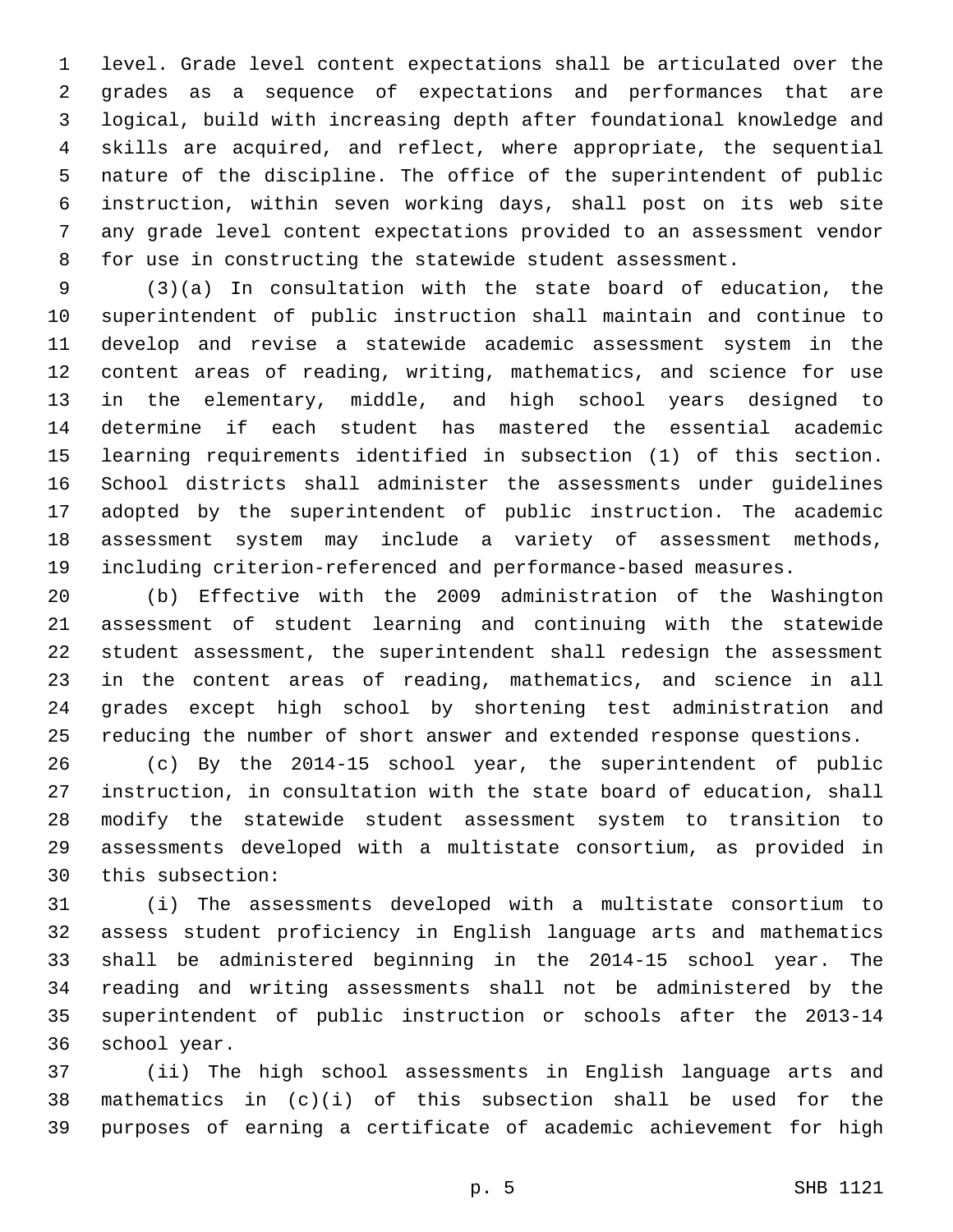school graduation under the timeline established in RCW 28A.655.061 and for assessing student career and college readiness.

 (iii) During the transition period specified in RCW 28A.655.061, the superintendent of public instruction shall use test items and other resources from the consortium assessment to develop and administer a tenth grade high school English language arts assessment, an end-of-course mathematics assessment to assess the standards common to algebra I and integrated mathematics I, and an end-of-course mathematics assessment to assess the standards common 10 to geometry and integrated mathematics II.

 (4) If the superintendent proposes any modification to the essential academic learning requirements or the statewide assessments, then the superintendent shall, upon request, provide opportunities for the education committees of the house of representatives and the senate to review the assessments and proposed modifications to the essential academic learning requirements before 17 the modifications are adopted.

 (5) The assessment system shall be designed so that the results under the assessment system are used by educators as tools to evaluate instructional practices, and to initiate appropriate educational support for students who have not mastered the essential academic learning requirements at the appropriate periods in the 23 student's educational development.

 (6) By September 2007, the results for reading and mathematics shall be reported in a format that will allow parents and teachers to determine the academic gain a student has acquired in those content 27 areas from one school year to the next.

 (7) To assist parents and teachers in their efforts to provide educational support to individual students, the superintendent of public instruction shall provide as much individual student performance information as possible within the constraints of the assessment system's item bank. The superintendent shall also provide to school districts:33

 (a) Information on classroom-based and other assessments that may provide additional achievement information for individual students; 36 and

 (b) A collection of diagnostic tools that educators may use to evaluate the academic status of individual students. The tools shall be designed to be inexpensive, easily administered, and quickly and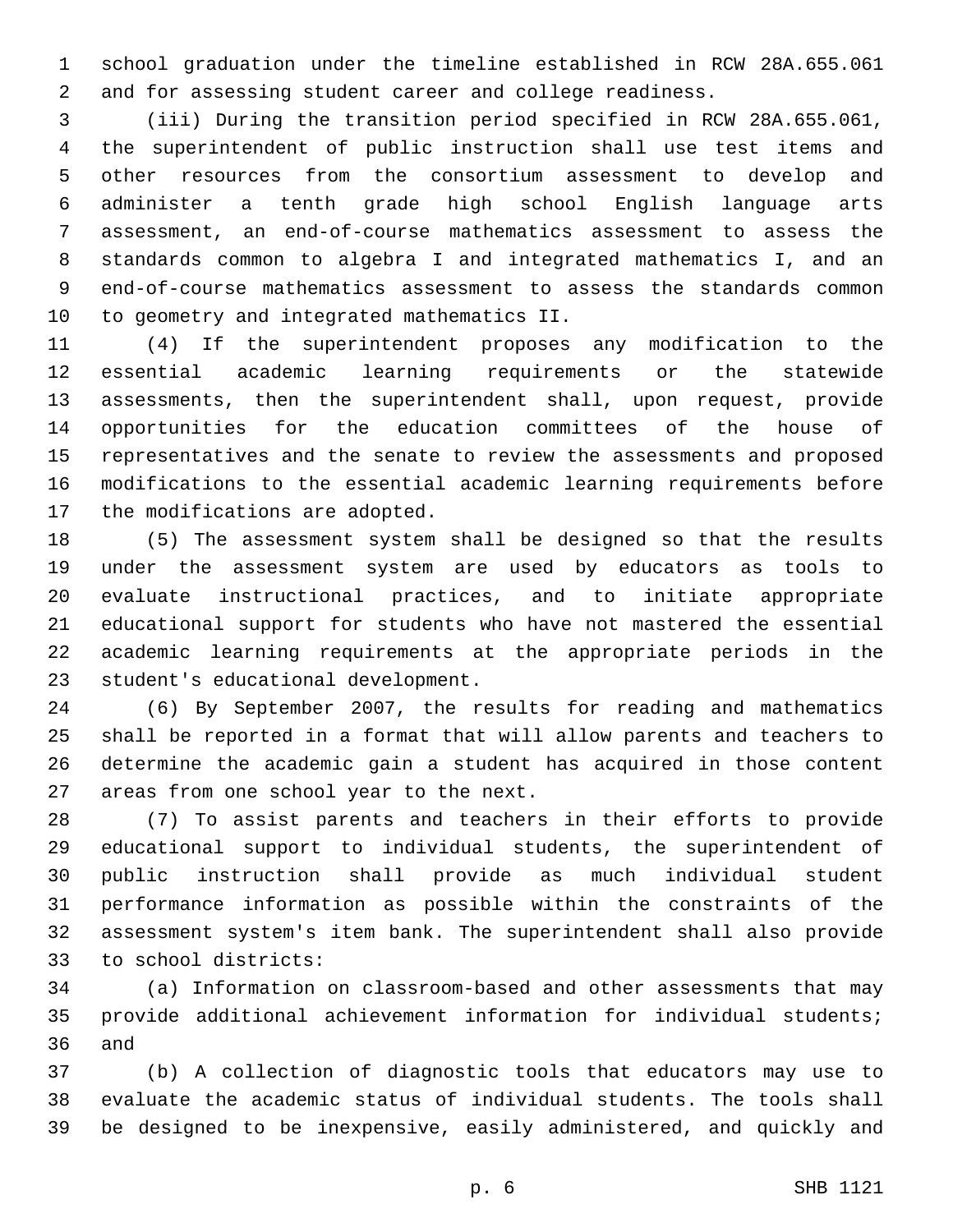easily scored, with results provided in a format that may be easily 2 shared with parents and students.

 (8) To the maximum extent possible, the superintendent shall integrate knowledge and skill areas in development of the 5 assessments.

 (9) Assessments for goals three and four of RCW 28A.150.210 shall be integrated in the essential academic learning requirements and 8 assessments for goals one and two.

 (10) The superintendent shall develop assessments that are directly related to the essential academic learning requirements, and are not biased toward persons with different learning styles, racial 12 or ethnic backgrounds, or on the basis of gender.

 (11) The superintendent shall consider methods to address the unique needs of special education students when developing the 15 assessments under this section.

 (12) The superintendent shall consider methods to address the unique needs of highly capable students when developing the 18 assessments under this section.

 (13) The superintendent shall post on the superintendent's web site lists of resources and model assessments in social studies, the 21 arts, and health and fitness.

 (14) The superintendent shall integrate financial education 23 skills and content knowledge into the state learning standards pursuant to RCW 28A.300.460(2)(d).

 NEW SECTION. **Sec. 4.** A new section is added to chapter 28A.300 26 RCW to read as follows:

 (1) After consulting with the financial education public-private partnership, the office of the superintendent of public instruction shall make available to all school districts a list of materials that align with the financial education standards integrated into the state learning standards pursuant to RCW 28A.300.460(2)(d).

 (2) School districts shall provide all students in grades nine through twelve the opportunity to access the financial education standards, whether through a regularly scheduled class period; before or after school; during lunch periods; at library and study time; at home; via online learning opportunities; through career and technical education course equivalencies; or other opportunities. School districts shall publicize the availability of financial education opportunities to students and their families. School districts are

p. 7 SHB 1121